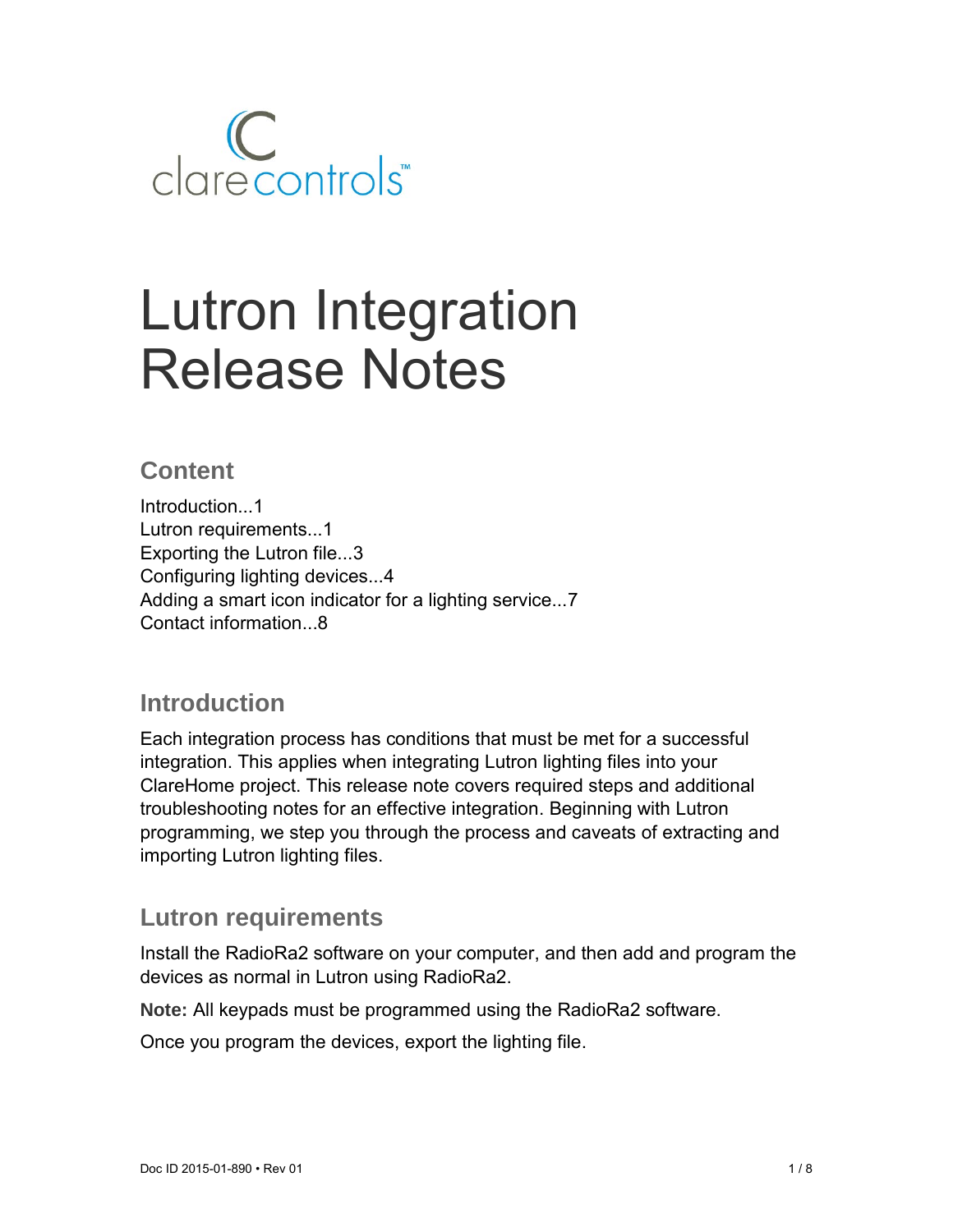#### **Delay settings**

Once activated, some devices may appear to not work. This may be related to the delay setting in the RadioRa2 software. The time delay is a hidden field and is often preset in devices.

**To check the delay settings:** 

- 1. In RadioRa2, click on the **Program** tab, and then select a device or add a new one.
- 2. Right click the device's **Programmed Item Name** field, and then select **Show Delay** in the drop-down menu.
- 3. Verify that the correct delays are in effect, or change them as needed.

#### **Integration**

Before integrating the Lutron file into Clare Controls, configure the Lutron integration. Create a username, password, and permissions.

**Note**: This information stays with the file and transfers to Clare Controls. Keep this information for future file access.

#### **To configure integration:**

- 1. Click **Settings**, and then select **Integration** from the drop-down menu to display the Integration Settings window.
- 2. On the bottom left of the Integration Settings window, click the hyperlink Click here to create a new Telnet login.

 $-$  or  $-$ 

Verify the existing information.

3. Click **OK**.

Clicking **OK** brings you back to the **Design** tab of the RadioRa2 software.

#### **To transfer current device information:**

- 1. When you finish adding or making changes to a device, click the **Transfer** tab.
- 2. Click **Start Transfer** to update all device information.

The devices must be current to transfer into the Clare Controls system. If a device is not updated, out of date information can be integrated into Clare Controls.

**Note**: You must have configured the Main Repeater and at least one device to access the **Transfer** tab.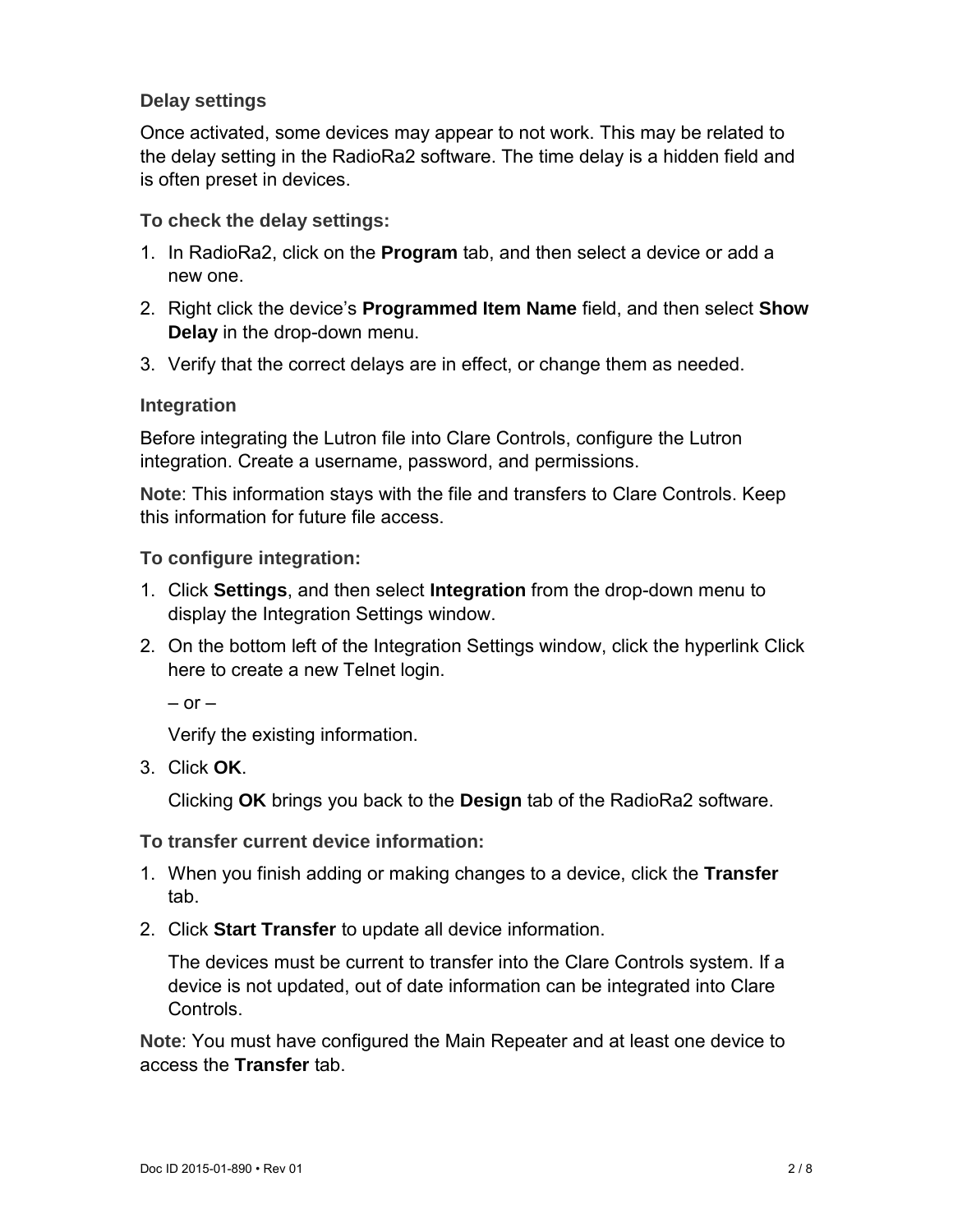# **Exporting the Lutron file**

Export the Lutron lighting file from the RadioRa 2 software, and then import it into Fusion.

**To export the Lutron file:** 

1. Access the Main Repeater by typing its IP address into your web browser.

The Lutron login page displays.

| -9<br>$\mathcal Q$ |
|--------------------|
|                    |
|                    |
|                    |

**Note**: We recommend that you use Internet Explorer or a browser that has a "Save as" option. This lets you save the Lutron XML file as it is with no changes.

2. Enter "lutron" into both the **Login** and **Password** fields, and then click **Enter**.

The Lutron home screen displays.

| <b>J</b> LUTRON            | $\times$                                                           | لمارض       |   | $\mathbf x$ |
|----------------------------|--------------------------------------------------------------------|-------------|---|-------------|
| $\leftarrow$ $\rightarrow$ | X http://www.math.org/math.org/math.org/2010/index.password=lutron | 무 5,2<br>٩Ĵ | € | 亖           |
|                            | <b>LUTRON</b><br><b>DeviceIP</b>                                   |             |   |             |
|                            | <b>Get Database Info as XML</b>                                    |             |   |             |
|                            | Open link in new tab<br>Open link in new window                    |             |   |             |
|                            | Open link in incognito window                                      |             |   |             |
|                            | Save as                                                            |             |   |             |
|                            | Copy link address                                                  |             |   |             |
|                            | Inspect element                                                    |             |   |             |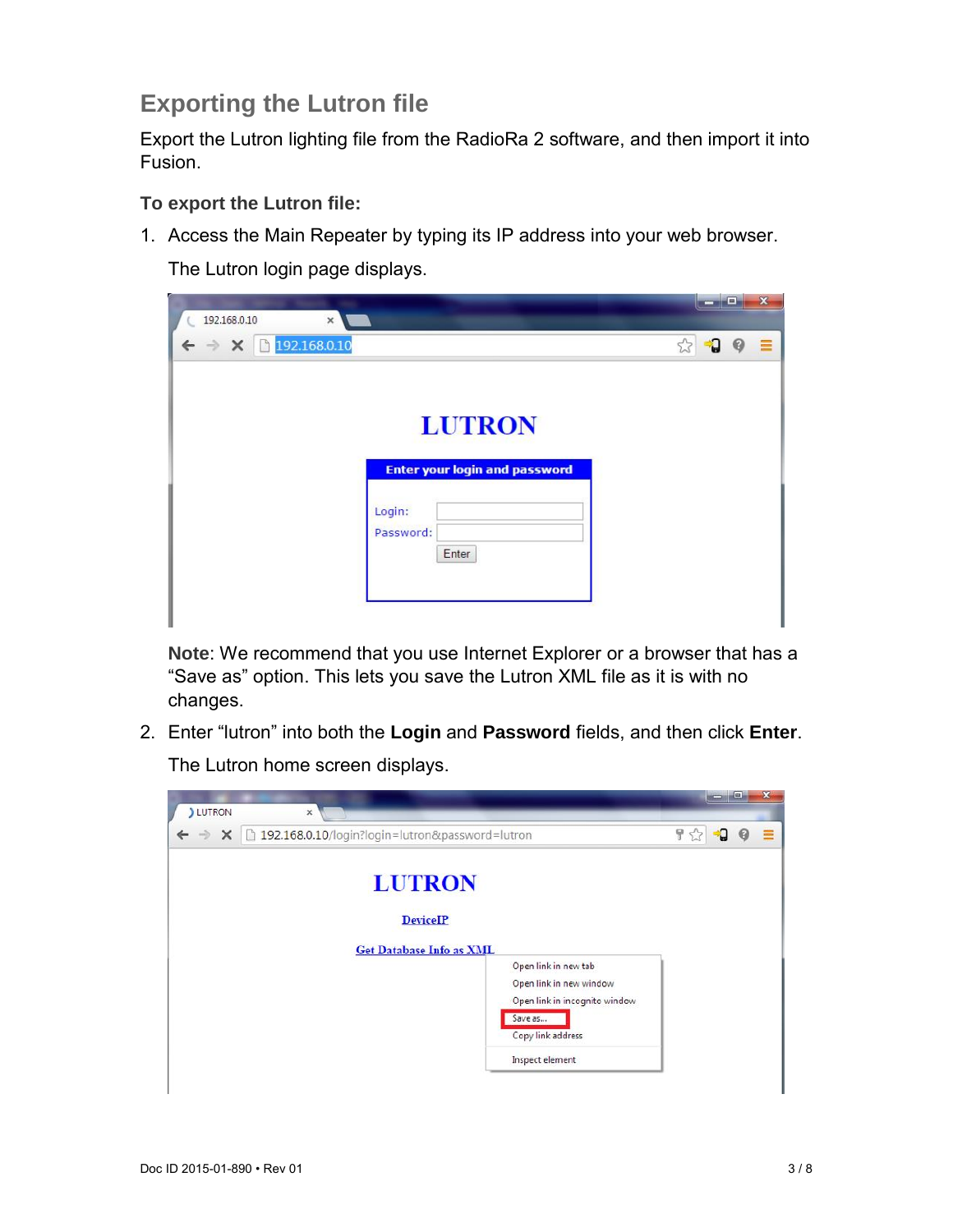3. Right-click the **Get Database Info as XML link**, and then select **Save as**.

Save the file to your desktop or another easily accessible area.

**Note:** You must save the file as an .xml file.

# **Configuring lighting devices**

Most often a lighting architect creates lighting files for Lutron projects. These files can include all of the lighting keypads, which have been set to designated areas or specific rooms in the home or office, depending on the project.

Lighting files may contain shade and shutter controls, climate controls, or climate configuration, depending on the scope of the project and the lighting manufacturer. The lighting file may also contain default rooms for the house.

In Fusion, import the lighting file into Fusion for your project. Configure the lighting devices for areas as needed. Note that you have the option to configure the areas prior to importing the lighting file, or you can use the areas as they are imported along with the lighting file for your individual project.

**Note:** If you delete a keypad or lighting device from the Devices tab, they are permanently deleted from Fusion. You can only retrieve a keypad or device by re-importing the entire lighting file or redeploy a previous Fusion version that contains the keypad.

**To import the lighting file into Fusion:** 

1. In the **Devices** tab, click the **Import Devices button on** the toolbar.

The Import Devices dialog displays.

2. Select the file type from the Select Device Type and File: drop-down, and then click **File**.

| <b>Import Devices</b>              |
|------------------------------------|
| Select Device Type and File:       |
| Import Lutron RA2/QS Lighting File |
|                                    |
|                                    |
|                                    |
| File<br>Cancel<br>Open             |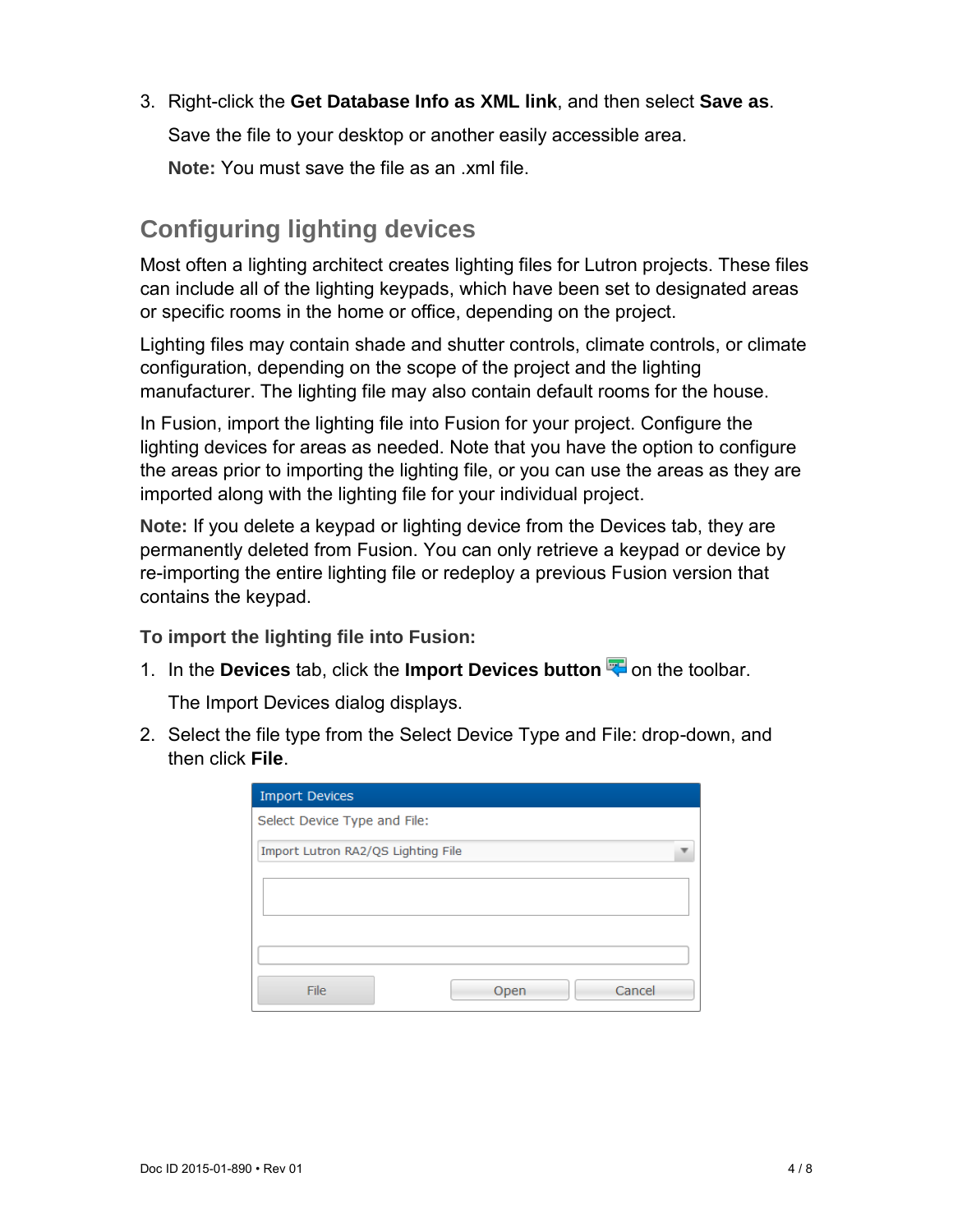3. Locate the lighting file on your computer, and then click the **Open** button.

| File Upload                                                                                                                                                                                                                    |                                                                      | $\mathbf{x}$                                                       |
|--------------------------------------------------------------------------------------------------------------------------------------------------------------------------------------------------------------------------------|----------------------------------------------------------------------|--------------------------------------------------------------------|
|                                                                                                                                                                                                                                | Lutron Integration Release Notes (DOC ID 890 Rev 01) > 09 - Graphics | Search 09 - Graphics<br>$-4$<br>R                                  |
| New folder<br>Organize v                                                                                                                                                                                                       |                                                                      | $\odot$<br>$\Box$ $\star$<br><b>TR</b>                             |
| $\blacktriangle$<br>Favorites<br>Desktop<br>99<br><b>Recent Places</b><br>Creative Cloud Fi<br><b>Q</b> Downloads<br>Libraries<br>E<br>Documents<br>릨<br>Music<br>Pictures<br>Videos<br>Computer<br>OS(C)<br>Shared (\\10.0.20 | Patterson<br>Lighting File.xml                                       | ۸<br>듵                                                             |
| <b>EN</b> Network                                                                                                                                                                                                              |                                                                      | ۰                                                                  |
|                                                                                                                                                                                                                                | File name: Patterson Lighting File.xml                               | All Files (*.*)<br>$\overline{\phantom{a}}$<br>Cancel<br>Open<br>E |

4. From the Select Device Type and File dialog, click the **Open** button. The **Area Management** tab appears with the default lighting file rooms, and the Lighting Program devices appear in the **Devices** pane.

| <b>Import Devices</b>              |  |  |  |  |
|------------------------------------|--|--|--|--|
| Select Device Type and File:       |  |  |  |  |
| Import Lutron RA2/QS Lighting File |  |  |  |  |
| Patterson Lighting File.xml        |  |  |  |  |
|                                    |  |  |  |  |
| Cancel<br>File<br>Open             |  |  |  |  |

5. After importing the lighting file, you may be asked to select the appropriate device driver. Select the latest driver version, and then and click **OK**.

**Note:** If you do not select a driver version, it will automatically select the newest version. In our example, the newest version is 2.1.0.

| Use *any* version of "Lutron" |                                |
|-------------------------------|--------------------------------|
| <b>Device Drivers</b>         | <b>Driver Versions (Range)</b> |
| Lutron                        | 1.0.1                          |
|                               | 1.0.2                          |
|                               | 2.0.0                          |
|                               | 2.1.0                          |
|                               | Cancel<br>OK                   |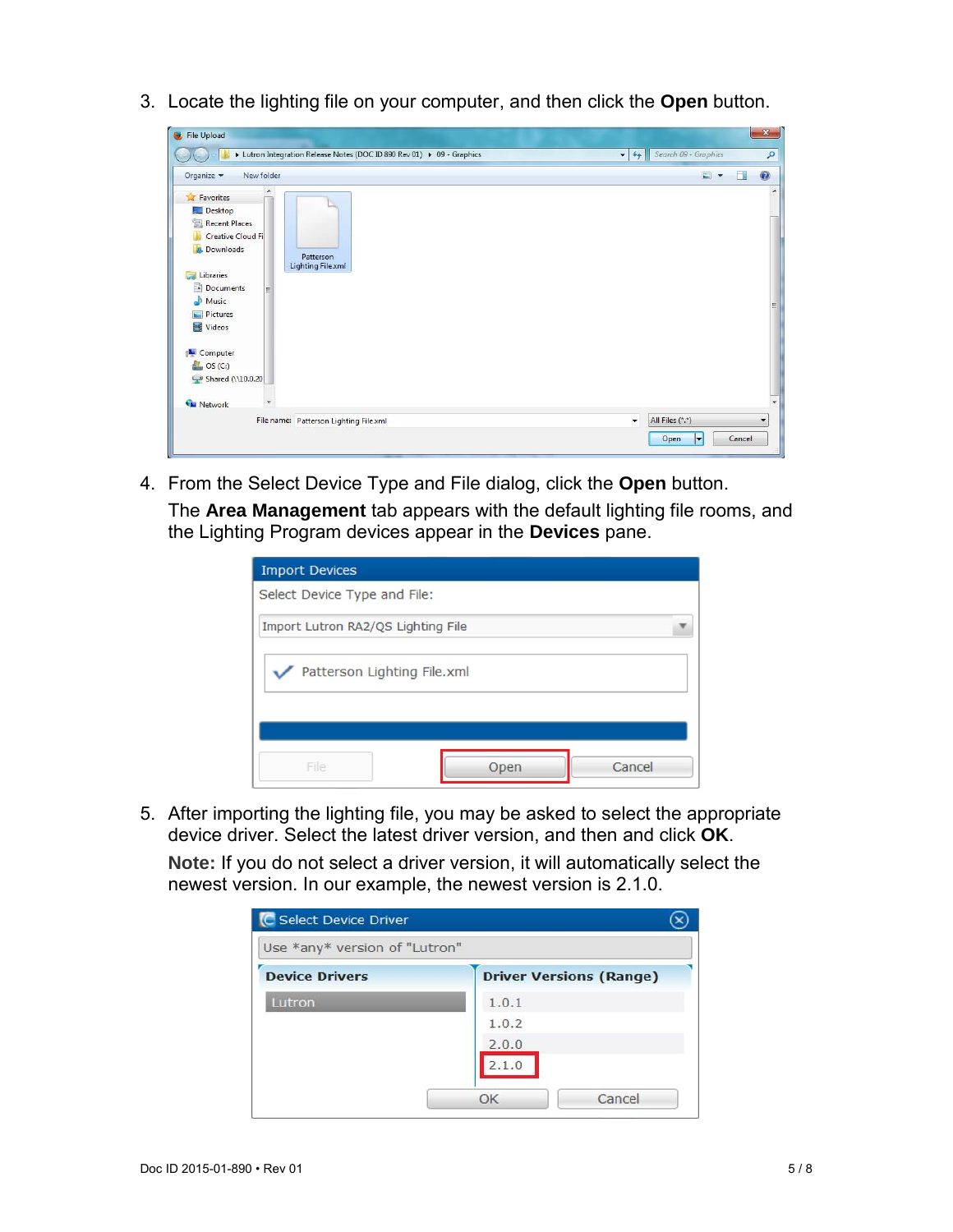- 6. Double-click the **Controller** button to open the configuration editor for the controller.
- 7. Click the **Details** tab, and then enter a name and notes for the device.

| Controller X           |                                                                       | 一日       |
|------------------------|-----------------------------------------------------------------------|----------|
|                        |                                                                       | 日图号<br>5 |
| Details Configure Test |                                                                       |          |
| Icon:                  |                                                                       |          |
| Name:                  | Controller                                                            |          |
| Manufacturer:          | Lutron                                                                |          |
| Model Number:          | Controller                                                            |          |
|                        | Types: HVAC Controller, UNKNOWN, Lighting Controller, Lighting Keypad |          |
| Notes:                 |                                                                       |          |
| Version:               | 1.0.0                                                                 |          |
| <b>Last Modified</b>   | 2014/12/18 16:26                                                      |          |
|                        |                                                                       |          |
|                        | HI.                                                                   |          |

8. Click the **Configure** tab, and then configure the **Network Address** and **Network Port** fields.

| Details Configure Test            |             |     |                                                     |
|-----------------------------------|-------------|-----|-----------------------------------------------------|
| <b>Configuration Properties</b>   |             |     |                                                     |
| Name                              | Value       |     | <b>Mandator Description</b>                         |
| General                           |             |     |                                                     |
| Device Type                       | Controller  | yes | This constant defines the property used to identif  |
| Integration ID 0                  |             | yes | IntegrationID of the device, ignored for network of |
| Network Controll<br>$\mathcal{A}$ |             |     |                                                     |
| <b>Username</b>                   | Lutron      | yes | User login name for the controller                  |
| Password                          | integration | yes | User login password for the controller              |
| Network Addre 127.0.0.1           |             | no  | This is a device configuration property used by Al  |
| Network Port 23                   |             | no  | This is a device configuration property used by AI  |
| Custom/Addition                   |             |     |                                                     |
|                                   |             |     |                                                     |

- 9. Click the **Save** button ...
- 10. Assign the lighting services to the correct areas.
- 11. Deploy your project to start using the lighting features.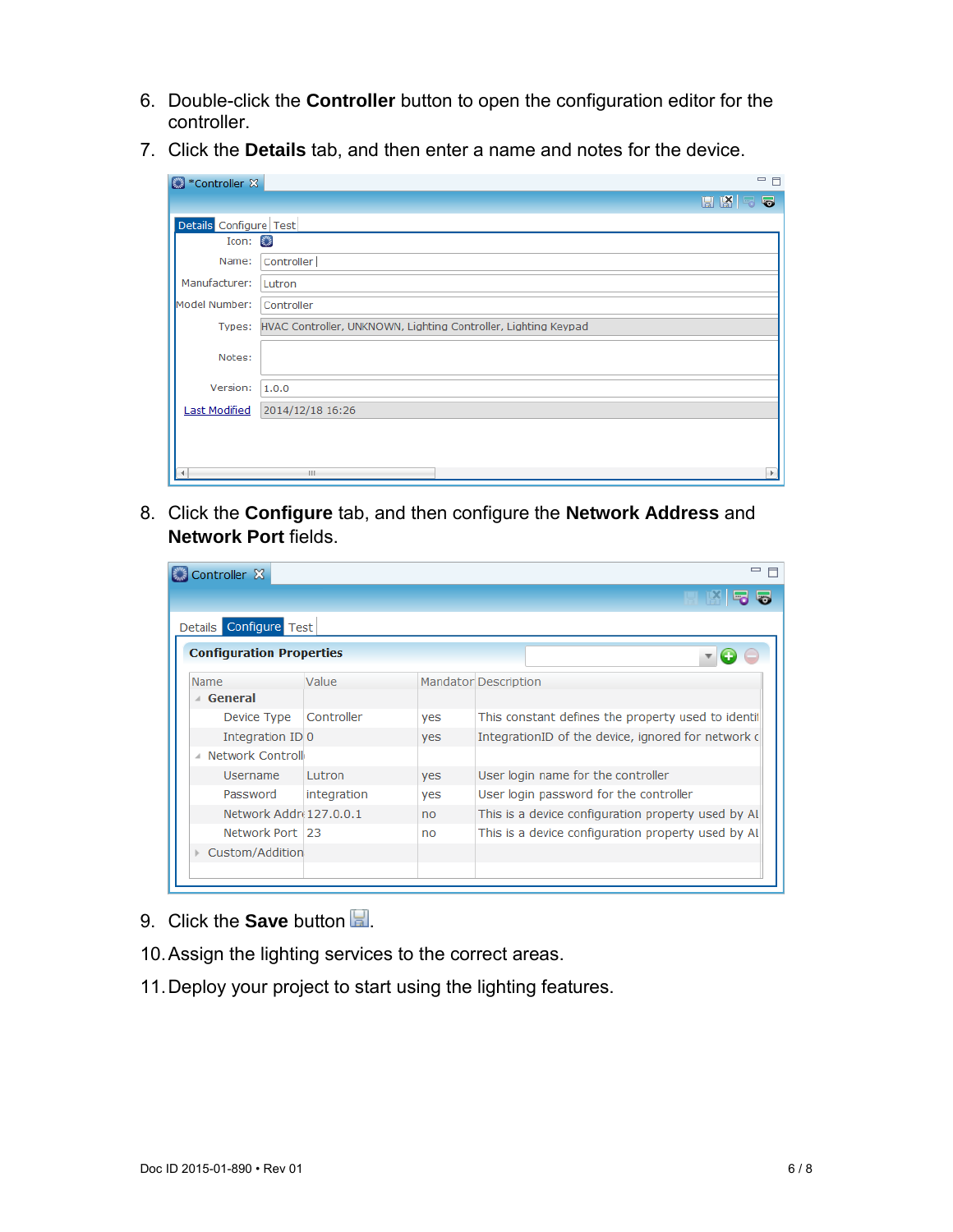# **Adding a smart icon indicator for a lighting service**

When configuring a customer's lighting, consider adding a smart icon indicator to your project. A smart icon displays on the Clare app and indicates the status (on or off) of a light in a particular area. You can choose any light to be your smart icon; however, a button on your lighting keypad must control the light you choose. Once deployed, the smart icon turns green to indicate when the light on and turns gray to indicate the light is off. Or, if you have more than one light controlled by a button on your keypad, you may want to have your lighting designer create a master button that detects a load change on any lighting circuit in the room. Assign the master button to be the smart icon indicator so that any light turned on from the keypad will illuminate the smart icon on the customer's mobile device.

**To add a smart icon indicator:** 

1. On the **Services** tab, double-click the keypad service you want displayed in the smart icon.

 $\overline{\phantom{a}}$ **B** Dining Room  $\overline{\aleph}$ **Service Info** 図写 Name: Dining Room Start Sequence: Not Available Stop Sequence: Not Available Notes:

Fusion displays the **Service Info** tab for that service.

2. Click the **Edit Service Instance** button **B** to display the Service Instance dialog, and then click **Next**.

| Compatible<br>$\bigcirc$ Selected (8) $\bigcirc$ All | Req. & Control Point   | Device          | Use                       |
|------------------------------------------------------|------------------------|-----------------|---------------------------|
| type filter text                                     | button 5               | Dine            | $\Box$ $\triangleq$       |
|                                                      | button 6               | Dining Room Off |                           |
| Jane's Room<br>$\blacktriangleright$                 | button 7               | Lower           |                           |
| Joey's Room                                          | button 8               | Raise           |                           |
| Kitchen                                              | button 9               |                 |                           |
| Master Bath                                          | Feedback 1             | Chandelier      |                           |
| Media Room                                           | Feedback 10            |                 |                           |
| Equipment Room                                       | Feedback 11            |                 |                           |
| Foyer                                                | Feedback 12            |                 |                           |
| Dining Room                                          | Feedback 13            |                 |                           |
| Dining Room<br>$\boldsymbol{A}$                      | Feedback 14            |                 |                           |
| <b>v</b> <sup>a</sup> Chandelier                     | Feedback 15            |                 |                           |
| V Dine                                               | Feedback 16            |                 |                           |
| √ © Dining Room Off                                  | Feedback 2             | Recess          |                           |
| √ © Entertain                                        | Feedback 3             | Wall Wash       |                           |
| V D Lower                                            | Feedback 4             | Entertain       |                           |
| √ <b>e</b> Raise                                     | Feedback 5             | Dine            | THAR HUNDALING THE PARTIC |
| V <b>Recess</b>                                      | Feedback 6             | Dining Room Off |                           |
| V . Wall Wash                                        | Feedback 7             |                 |                           |
| Master Bedroom                                       | Feedback 8             |                 |                           |
| Unassigned Devices                                   | Feedback 9             |                 |                           |
| Lutron - Foyer Light                                 | Smart Icon Indicator   | Chandelier      | $\overline{\mathbf{v}}$   |
|                                                      |                        |                 | $\overline{\mathbf{v}}$   |
|                                                      | $\left  \cdot \right $ | Chandelier      | ×                         |
|                                                      |                        | Dine            |                           |
|                                                      |                        | Dining Room Off |                           |
|                                                      |                        | Entertain       | $\overline{\phantom{a}}$  |